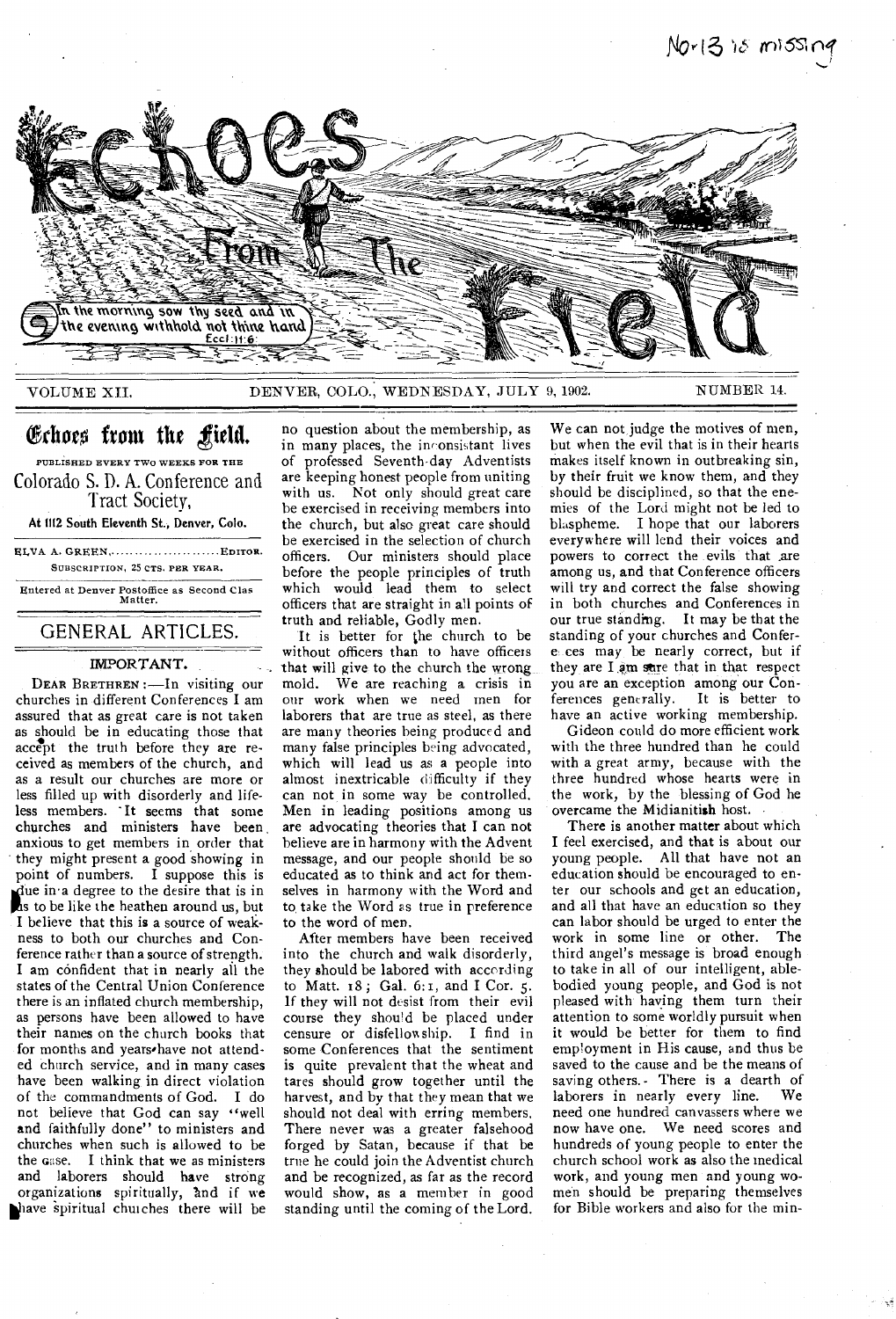istry; and I am sure if the ministers take hold of this work as they should we will find that we have abundant talent within our denomination to make this work go with mighty power, and we will not have the sad experience of seeing our young people drifting into worldly pursuits to be for ever lost to the cause of God.

The reason why I write these words is because I feel burdened in regard to these matters. I am sure that we have not taken hold of the work as we should; that we have not been as thor ough with church work, as careful with the selection of men for responsible positions, and as careful in maintaining a true standing in our churches, both spiritual and in point of numbers, as we should have been ; that we have not been as particular as we should have been in encouraging young, middle-aged and aged people, so far as their circumstances and capabilities would permit them, to engage in the work of the third angel's message.

Hoping that in the future we may receive the co-operation of all our brethren in advancing the work of God in these last days, I am, your brother, E. T. RUSSELL.

### THE TESTIMONIES AND THE BIBLE

A testimony coming from the Spirit of God cannot conflict wiih the Word coming from the same source. The Testimonies are given to bring the church to the Bible. If it rests satisfied with the Testimonies and does not go to the Bible for all things, the Testimonies have failed to do the very work for which they were given, namely, that we might see more rapidly the truths of the Bible in the Bible itself and for ourselves. That we might more quickly grasp and faithfully teach the Bible and thus hasten the coming of the Lord. What God•said through Paul, He will not contradict through Sister White.

The Bible is not out of date. It will never be a back number to the waiting people of God. On the contrary it is the perfect and only rule of faith of the last or remnant people who shall herald its saving words for the last time to this sin cursed race even to earth's remotest bounds. Every Christian, yes, every true *prophet,*  will acknowledge the things that Paul wrote to be of divine authority.

I Cor. 14: 36, 37. "What? Came the word of God out from you? Or, came it unto you only? If any man think himself to be a prophet or spiritual, let him acknowledge that *the* 

*things that I write* unto you *are* the commandments *of the Lord."* 

"The Bible should be our guide. There can be no greater deception than for a man to think that he can find a better guide when in difficulty, than the Word of God. The blessed Word must be a lamp to our feet." Test. 33, p 87. "The Testimonies are not given to take the place of the Bible," but "to bring the minds of His people to His word, to give them a clearer understanding of it." "The Word of *God is sufficient to enlighten the most beclouded mind, and may be understood by those who have any desire to understand it.* But notwithstanding all this, *some who pro*f*ess* to make the Word of God their *study* are found living in direct opposition to *its plainest teachings.* Then to leave men and women without excuse God gives plain and pointed testimonies, *bringing them back to the word that they have neglected to follow.''* Test. 33, p 19r. "The written testimonies are not to give new light, but to impress vividly upon the heart the truths of inspiration already revealed. Man's duty to God and to his fellowmen has been distinctly specified in God's word." "Additional truths are not brought out." "The Testimonies are not to belittle the Word of God, but to exalt it and attract minds to it." P. 193. "If the Testimonies speak not according to the Word of God, reject them."  $\overline{P}$ . 219, par 2.

USE OF. "The first number of the Testimonies ever published contains a warning against the injudicious use of the light which is thus given to God's people. I stated that some had taken an unwise course; when they had talked their faith to unbelievers and the proof had been asked for, they had read from my writings instead of *going to the Bible for their proof.* It was shown me that this course was inconsistent. They should not be *referred* to in such cases." P. 197.

EXTREMES. "I saw that many have taken advantage of what God has shown in regard to the sins and wrongs of others. They have taken the *extreme meaning* of what has been shown in vision, and they have pressed it until it has had a tendency to weaken the faith of many in what God has shown, and also to discourage and dishearten the church." P. 198.

A PECULIAR WORK THAT HAS SAVED THE CAUSE FROM DISASTER.

"Past, present and future have passed before me. I have been shown faces that I have never seen, and years after-

wards I knew them when I saw them. I have been aroused from my sleep with a vivid sense of subjects previously presented to my mind; and I have written at midnight letters that have gone across the continent, and arriving at a crisis, have saved great disaster to the cause of God. This has been my work for many years." P. 199.

THE SPECIAL WORK OF THE TESTI-MONIES.

'The work which the Lord has laid out before me especially, is to urge young and old, learned and unlearned, to *search the Scriptures for themselves;* to impress upon all that the study of God's Word will expand the mind and strengthen every faculty, fitting the intellect to wrestle with problems of truth, deep and far-reaching; to assure all that the clear *knowledge of the Bible outdoes all other knowledge* in making man what God designed he should be. 'The entrance of thy word giveth light; it giveth understanding to the simple.''' P. 214.

The Word of God "liveth and abideth forever." It will make "the man of God perfect, thoroughly furnished unto all good works." Therefore, *"Prach the word."* II Tim. 3:15-  $17; 4:1.8.$ 

H. M. J. RICHARDS.

## FIELD REPORTS.

### Leadville.

The Lord is still smiling on His work in this place, and since Dr. Hill's visit to us May 12th, three precious souls have been taken into fellowship, and wait to be buried with their Lord in baptism. There are two or three others that have accepted the truth and will no doubt step out when the opportunity for baptism is presented.

We are expecting a series of meetings here this summer, commencing early in July, and believe much good<br>will be accomplished. Dr. Hills will be accomplished. promises to be with us for six weeks or two months. We ask the ECHOES family to remember us with their prayers that Leadville may have a shaking up that will redound to the glory of God and the salvation of souls.

GEO. M. ALWAV.

### Clyde, N. M.

In company with Brother Serna, I spent four days, June 12 16, with the brethren at Clyde. This company embraced the faith about eight months ago, and have about twenty-five in their Sabbath-school. Three meetings were held each day and were enjoyed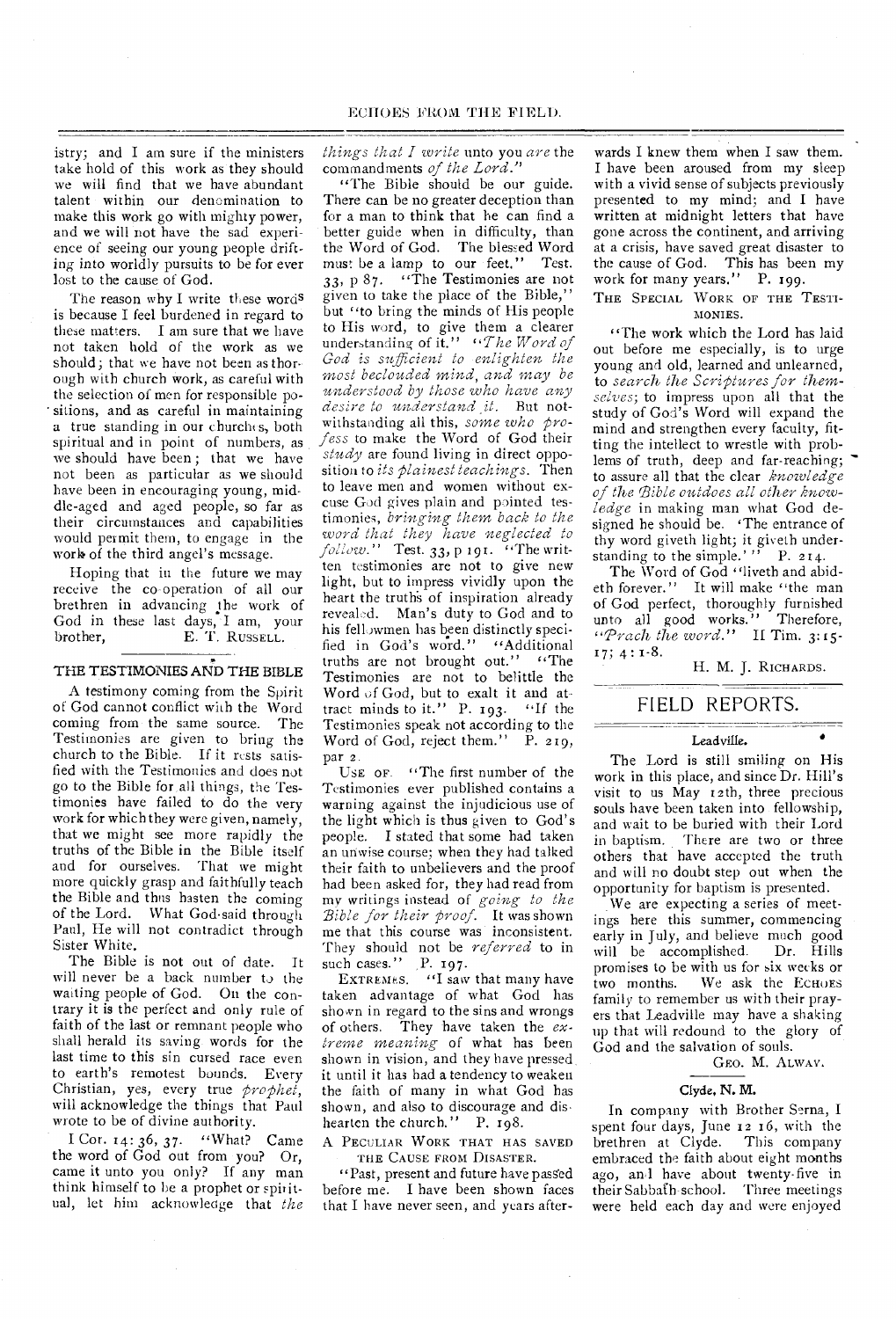very much by the brethren. Sabbath afternoon, nine dear souls were bap-<br>tized in the Rio Grande river. Two tized in the Rio Grande river. of this number are ministers from the M. E. and Presbyterian churches. These two were chosen and ordained as elder and deacon of the Clyde church which was organized at this time with nine members. Several others will unite with them soon.

Thus was organized the first Spanish S. D. A. church in New Mexico. At the last meeting the ordinances were celebrated, and steps were taken to build a church house. A lot was donated, and many promised sufficient to encourage the brethren that they can have a church completed this fall. Pray for the work in New Mexico.

H. L. HOOVER.

### Costilla, N. M.

DEAR BROTHER WATSON;— The books which you sent me are doing gcod, much good among the people here. Thank God, the people are talking well about the books, and say, "if such are the books, there is no doubt but that your religion is a good religion too."

You advise me to be of good cheer; Thank you my dear brother; but please find out the good news, that I have never in my life felt in my heart such good cheer as I feel now, thank God my strength.

You propose to visit here and baptize me and family. All right, but let me tell you that the river is dry at present. There is no water at all. Hoping the Lord may help you in all good work, I am

Your brother in Christ,

# L. VARGAS.

#### Cedar Rapids Iowa.

I am busy in this state at present<br>and can report progress. Bro. can report progress. Bro. Hardesty is taking hold of the work with good will. God has signified that He desires a great work to be done by the canva-ser. The "Object Lessons" is advancing in both Iowa and Nebraska, and each state will soon have their quota disposed of. We expect the camp meetings to be jubilee occasions.

God is giving to his people great opportunities for scattering the pages of truth, and may the people of Colorado grasp these opportunities, and make a success of the present prosperous time. The cry of hard times is no longer by our canvassers, but instead, a lack of time.

0. E. CUMMINGS.

# THE SABBATH SCHOOL.

Conducted by MRS. G. F. WATSON.

### CONVENTION DAY.

In the three years that are past our Conference has reaped the benefit of a number of Sabbath school conventions and the great value of that work has been clearly established. One of the best evidences of the merit of the plan is that wherever our schools have attempted the work it has been successful, and they are always ready for another convention.

We are fully aware of the seeming difficulties and hindrances which have prevented some of our smaller schools<br>from holding conventions. But we from holding conventions. do not believe these difficulties or hindrances are of such a nature as to prevent the smallest school from receiving the rich blessing which would come to them through such an effort. We still believe that a time will come when every school in the Conference will know, from experience, how to appreciate these meetings.

We have been looking forward to a time when this work should be carried on with system and order, and when every school might have its pant in the plan.

Sabbath, July 19, has been set apart as "Convention day." A suggestive programme has been prepared, and a copy sent to each school. From the hearty response thus far received, we believe our first "Convention Day" will be a success. Our desire is that every school should have a share of the blessing and to that end we entreat you who have never held a convention to hold one on "Convention Day." No matter how weak and feeble your effort, if done in faith, be sure that God will suit you out a blessing to your needs.

Remember the programme given below is simply suggestive and you can vary it according to your requirements. If we can advise you in any way, write us and we will gladly answer you to the best of our ability. Be sure and report your meeting to Mrs. Flora Watson, 1112 So. 11th St., Denver. Let us all go forward in prayerful confidence of success.

DR. WILLARD W. HILLS.

PROGRAMME.

- FORENOON SESSION-10:00-10:15 Singingby the School. Short Scripture reading and Prayer.
	-
- Singing.<br>
10:15-10:50 The Work the Sabbath School<br>
1. For its members of all ages.<br>
2. For its members of all ages.<br>
2. For others.<br>
General Discussion of Topic.<br>
Singing.
	- -

| 10:50-11:20     | "Our Sabbath-school Offerings: How<br>May They Be Increased?"    |
|-----------------|------------------------------------------------------------------|
|                 | General Discussion of Topic.                                     |
| $11;20-11:30$   | Intermission.                                                    |
| $11:30-12:00$   | Singing.                                                         |
|                 | "Daily Study of the Word of God."                                |
|                 | General Discussion of Topic.''                                   |
| $12:00 - 12:30$ | "How to Improve the School from<br>the Standpoint of a Scholar." |
|                 | General Discussion.                                              |
|                 | AFTERNOON SESSION.                                               |
| $2:00 - 2:15$   | Opening exercises.                                               |
| $2:15 - 5:45$   | ''Duty of each Member to the School''                            |
|                 | General Discussion.                                              |
| $2:45 - 3:00$   | An Exercise by the children.                                     |
|                 | Singing.                                                         |
| $3:00 - 3:30$   | "How May Young Teachers"<br>be                                   |
|                 | Trained for Effective Work?"                                     |
|                 | General Discussion.                                              |
| $3:30 - 3:45$   | Singing.                                                         |
|                 | A Message from the State Sabbath-                                |
|                 | school Secretary.                                                |
| $3:45 - 4:15$   | Opening of the Question Box.                                     |
|                 | Reading of Secretary's Report.                                   |
|                 | Closing Song.                                                    |
|                 |                                                                  |

#### How to Strike a Telling Blow for Temperance.

The Lord blessed in a most marked manner the effort we made against the tobacco evil in the June number of THE LIFE BOAT. We have decided to ask our friends everywhere to help us circulate the August number which will take up the Temperance Question.

The twenty-five thousand edition of the June number was exhausted within a few days after it was off the press, and we had orders for five thousand more that we could not fill. To prevent this occurring again we will have plates made of the August number.

Many who have been slaves to tobacco for years are writing to us the most earnest letters asking for advice as to how they may secure deliverance from their bondage. There are tens of thousands of liquor and drug victims who are equally sick and tired of their terrible bondage. Almost every issue of the popular magazines contains about a dozen advertisements of "Sure Cure" for drunkeness and drug habits, and multitudes of these victims who have never seen our hands extended to them, are patronizing these delusive cures.

Those who will finally be among the saved will certainly have been anxiously seeking to set at liberty these captives.

The August number. will contain most stirring words written specially for it by prominent temperance workers. It will also be filled from cover to cover with facts concerning the real cause of intemperance, and helpful suggestions as to how the drunkard may co-operate physically so that he may secure the best spiritual results. It will also contain some of the striking experiences that we have met here in Chicago, as they will serve as an encouragement to the struggling inebriate.

As a people we will have to answer